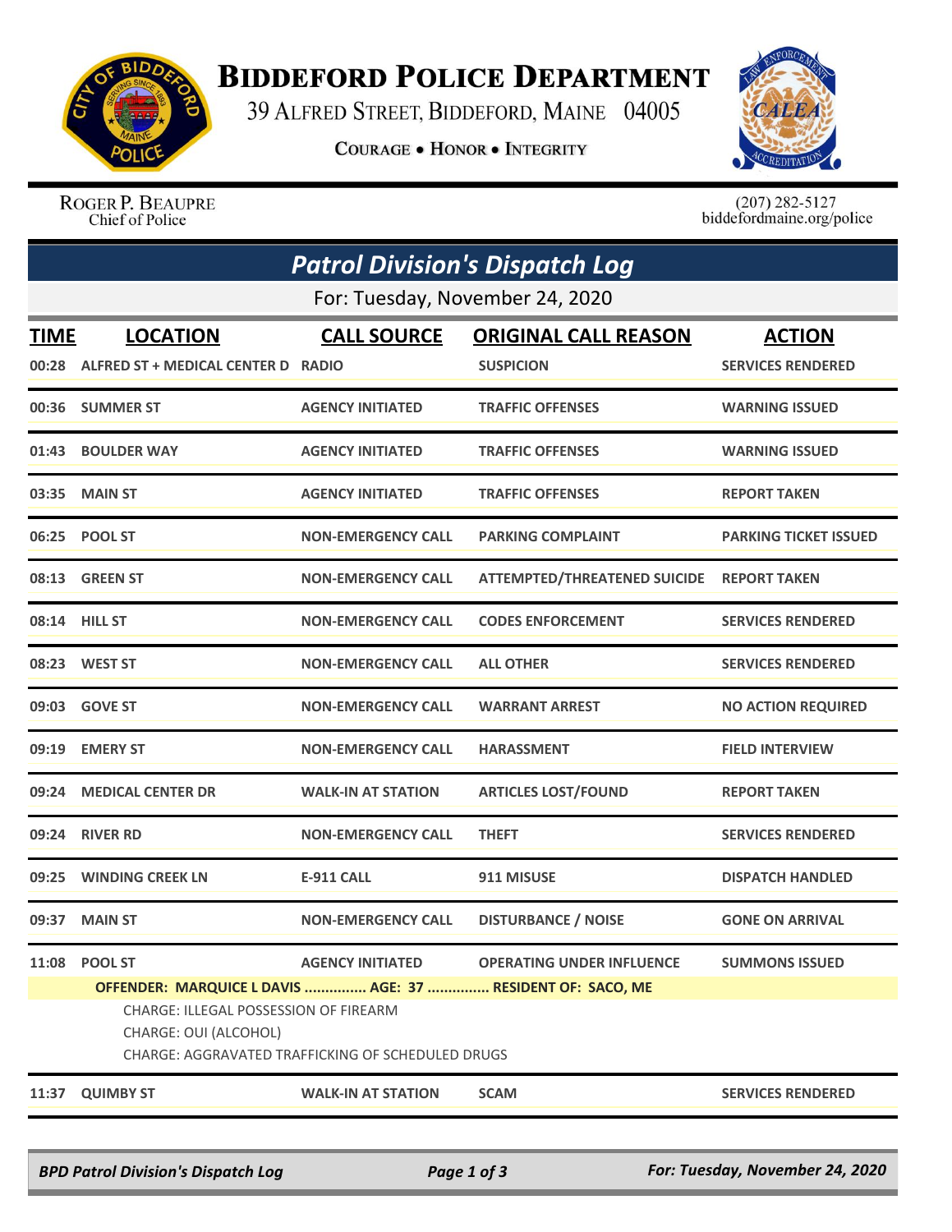| <b>TIME</b><br>11:48 | <b>LOCATION</b><br><b>MEDICAL CENTER DR</b> | <b>CALL SOURCE</b><br><b>NON-EMERGENCY CALL</b> | <b>ORIGINAL CALL REASON</b><br><b>THEFT</b> | <b>ACTION</b><br><b>REPORT TAKEN</b> |
|----------------------|---------------------------------------------|-------------------------------------------------|---------------------------------------------|--------------------------------------|
|                      | 12:05 POOL ST                               | <b>NON-EMERGENCY CALL</b>                       | <b>ARTICLES LOST/FOUND</b>                  | <b>SERVICES RENDERED</b>             |
|                      | 12:11 ELM ST                                | <b>NON-EMERGENCY CALL</b>                       | <b>TRAFFIC HAZARD</b>                       | <b>SERVICES RENDERED</b>             |
|                      | 13:09 ALFRED ST                             | <b>NON-EMERGENCY CALL</b>                       | <b>ARTICLES LOST/FOUND</b>                  | <b>REPORT TAKEN</b>                  |
|                      | 13:31 POOL ST                               | <b>E-911 CALL</b>                               | 911 MISUSE                                  | <b>DISPATCH HANDLED</b>              |
|                      | 13:43 HIGH ST                               | <b>AGENCY INITIATED</b>                         | <b>PAPERWORK</b>                            | <b>PAPERWORK SERVED</b>              |
|                      | 13:43 COLE RD                               | <b>NON-EMERGENCY CALL</b>                       | <b>CIVIL COMPLAINT</b>                      | <b>SERVICES RENDERED</b>             |
|                      | 14:24 PIKE ST                               | <b>E-911 CALL</b>                               | <b>MOTOR VEHICLE THEFT</b>                  | <b>NEGATIVE CONTACT</b>              |
|                      | 15:08 ELM ST                                | <b>E-911 CALL</b>                               | <b>ASSAULT</b>                              | <b>REPORT TAKEN</b>                  |
|                      | 15:10 MAYFLOWER DR                          | <b>E-911 CALL</b>                               | <b>CHECK WELFARE</b>                        | <b>SERVICES RENDERED</b>             |
|                      | 15:33 ALFRED ST                             | <b>NON-EMERGENCY CALL</b>                       | <b>THEFT</b>                                | <b>REPORT TAKEN</b>                  |
|                      | 16:20 OAK PL                                | <b>NON-EMERGENCY CALL</b>                       | <b>PRO-ACTIVE DV RESPONSE TEAM</b>          | <b>SERVICES RENDERED</b>             |
|                      | 17:16 LINCOLN ST                            | <b>AGENCY INITIATED</b>                         | <b>TRAFFIC OFFENSES</b>                     | <b>VSAC ISSUED</b>                   |
| 17:17                | <b>SUMMER ST</b>                            | <b>E-911 CALL</b>                               | 911 MISUSE                                  | <b>DISPATCH HANDLED</b>              |
|                      | 17:45 ALFRED ST + SUMMER ST                 | <b>AGENCY INITIATED</b>                         | <b>TRAFFIC OFFENSES</b>                     | <b>WARNING ISSUED</b>                |
|                      | 17:50 FOSS ST + SUMMER ST                   | <b>AGENCY INITIATED</b>                         | <b>TRAFFIC OFFENSES</b>                     | <b>WARNING ISSUED</b>                |
|                      | 17:50 SUMMER ST                             | <b>E-911 CALL</b>                               | 911 MISUSE                                  | <b>DISPATCH HANDLED</b>              |
|                      | 17:53 POOL ST                               | <b>NON-EMERGENCY CALL</b>                       | ATTEMPTED/THREATENED SUICIDE REPORT TAKEN   |                                      |
|                      | <b>18:17 PIKE ST</b>                        | E-911 CALL                                      | 911 MISUSE                                  | <b>DISPATCH HANDLED</b>              |
|                      | 18:36 HILL ST                               | <b>AGENCY INITIATED</b>                         | <b>TRAFFIC OFFENSES</b>                     | <b>WARNING ISSUED</b>                |
|                      | 18:59 HIGH ST + POOL ST                     | <b>NON-EMERGENCY CALL</b>                       | <b>PARKING COMPLAINT</b>                    | <b>PARKING TICKET ISSUED</b>         |
|                      | 19:31 ACORN ST + MIDDLE ST                  | <b>AGENCY INITIATED</b>                         | <b>PARKING COMPLAINT</b>                    | <b>WARNING ISSUED</b>                |
|                      | 19:43 ALFRED ST + RAY ST                    | <b>AGENCY INITIATED</b>                         | <b>TRAFFIC OFFENSES</b>                     | <b>WARNING ISSUED</b>                |
|                      | 19:47 BRIDGE RD                             | <b>AGENCY INITIATED</b>                         | <b>TRAFFIC OFFENSES</b>                     | <b>WARNING ISSUED</b>                |
|                      | 19:56 ELM ST                                | <b>NON-EMERGENCY CALL</b>                       | <b>DISTURBANCE / NOISE</b>                  | <b>SERVICES RENDERED</b>             |

*BPD Patrol Division's Dispatch Log Page 2 of 3 For: Tuesday, November 24, 2020*